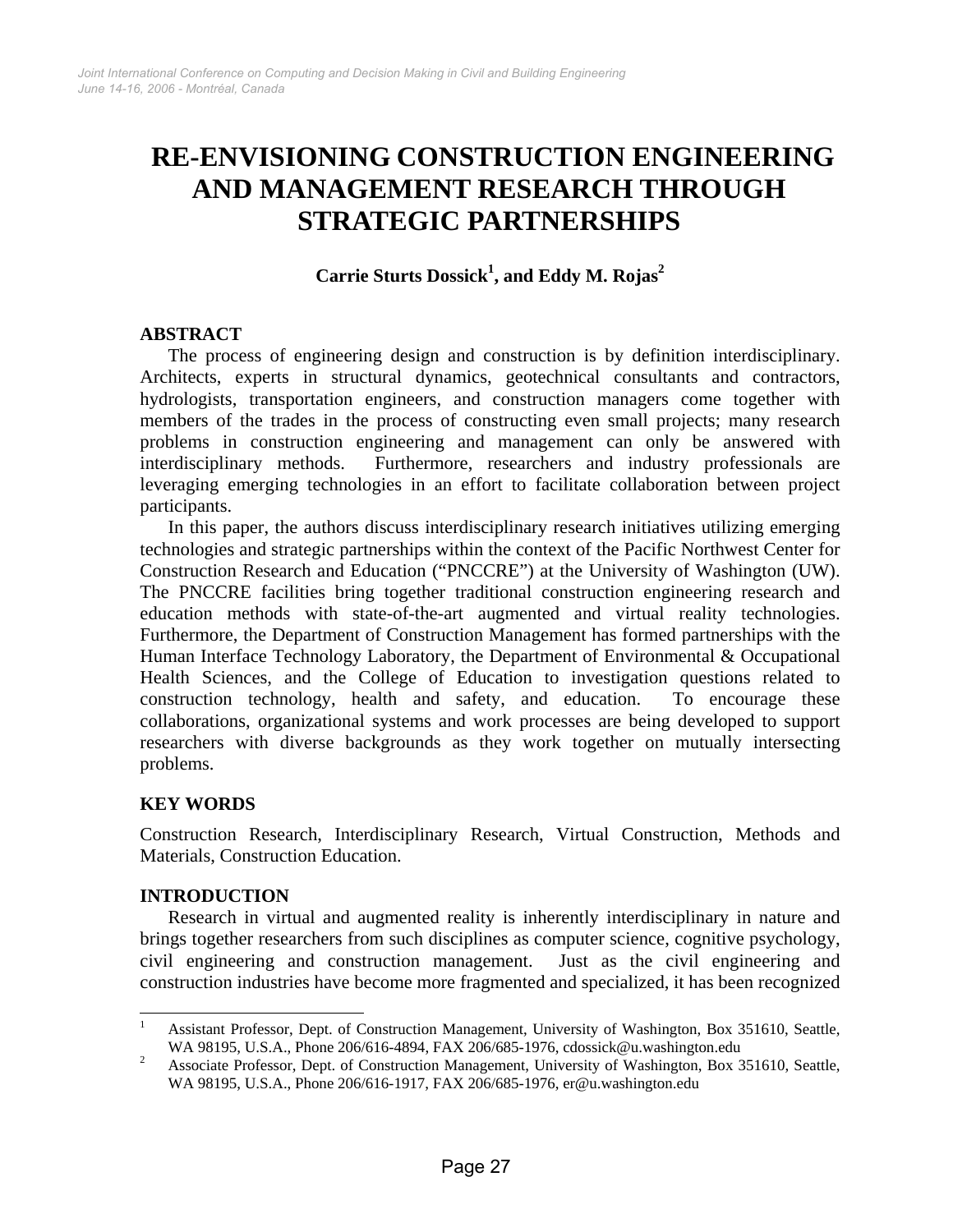that currently researchers and educators work in disparate and specific intellectual environments, where the focus is on developing detailed specialties as opposed to synthesizing information (Gregorian 2004). In an effort to counteract the isolating silo effect of the traditional academic department, funding agencies and research leaders herald interdisciplinary research as an invaluable methodology to address many current research problems. (Gregorian 2004, Jones 2003, Pfirman et. al 2005, Rhotan 2004).

The National Academy of Sciences defines interdisciplinary research as: "a mode of research by teams or individuals that integrates information, data, techniques, tools, perspectives, concepts, and/or theories from two or more disciplines or bodies of specialized knowledge to advance fundamental understanding or to solve problems whose solutions are beyond the scope of a single discipline or area of research practice." (Committee on Facilitating Interdisciplinary Research 2005) The National Academies then identifies four powerful drivers behind interdisciplinary work "the inherent complexity of nature and society, the desire to explore problems and questions that are not confined to a single discipline, the need to solve societal problems, and the power of new technologies." This paper, and the research underway at the University of Washington, seeks to explore the last of these four drivers and determine the impact of new technologies on research and education as well as the industry as a whole. These research questions can best be addressed through interdisciplinary methods.

Interdisciplinary research requires mutual understanding, consensus building, and communication; investigators often encounter the language and culture of other disciplines outside of their own expertise. The challenge then is to create systems and processes to support academic team building and transition from information exchange into knowledge creation in a collaborative environment across disciplines. Academic interdisciplinary centers provide opportunities for researchers to share knowledge, skills and tools for conducting investigations into complex problems outside the confines of the traditional academic department structure (Rhoten 2004).

#### **INTERDISIPLINARY RESEARCH (IDR)**

"In research, we daily face the uncertainty of whether our chosen approach will succeed or fail. We steep ourselves in elusive, mysterious, and unnamed phenomena, and we struggle to unravel very complex puzzles, often making no visible progress for weeks or months, sometimes for years... " (Sutherland, 1996)

By reaching outside of their own field of expertise, researchers and students seek the support and synergistic energy of varied experiences and backgrounds all contributing to a common problem. However, they also face the fear of the unknown and the foreign. There is a need for systematic and organization support for interdisciplinary efforts.

Huy and Mitzberg (2003) present a triangle of change that describes both the impetus behind change and the social impact of change. Descending from the top, dynamic change initiated by upper level management or external market pressures incites revolutionary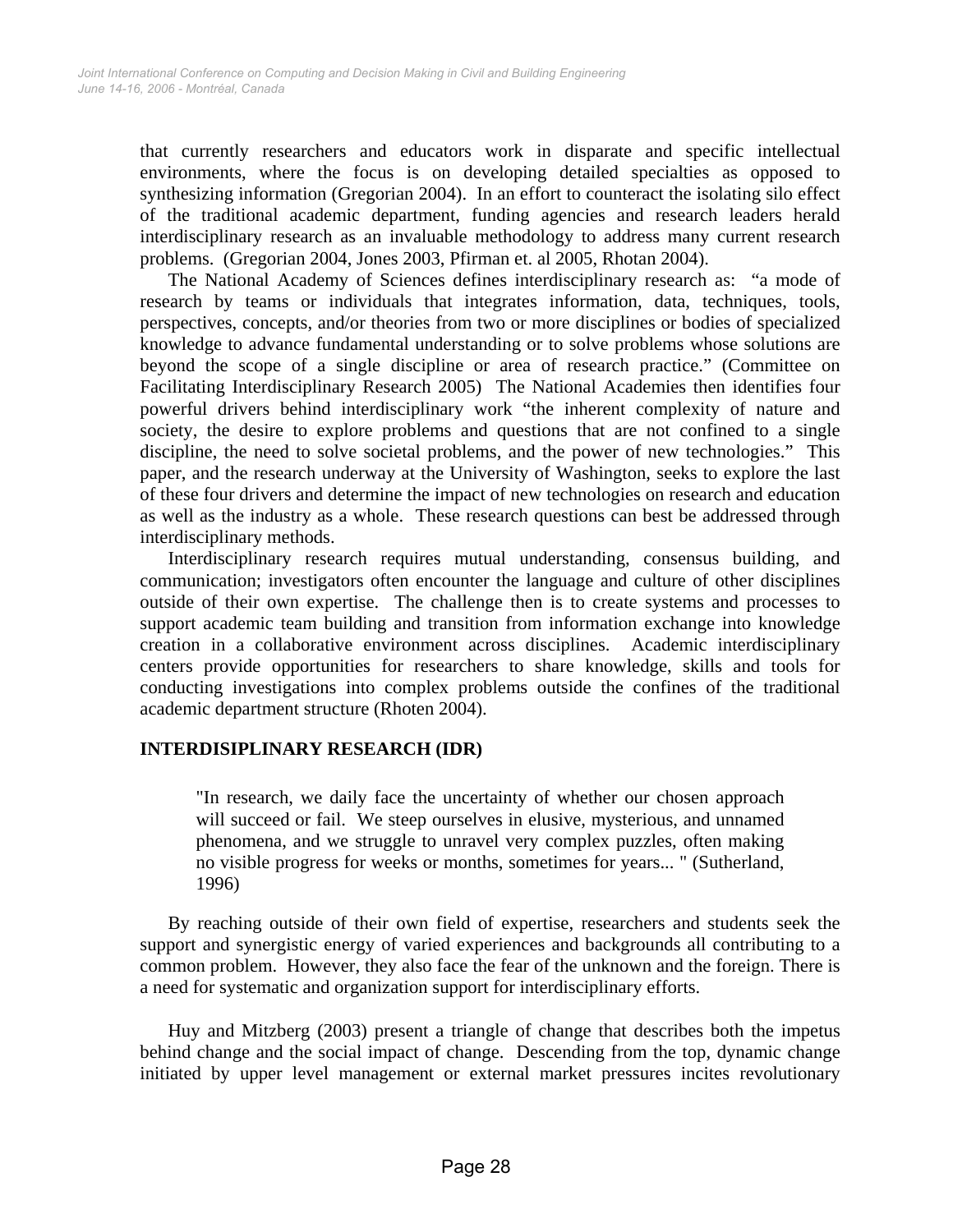change; pressing in laterally are systematic and organized processes that orchestrate reform; while grassroots organic change filters up from the bottom and nurtures rejuvenation and innovation. Rhoten (2004) applies this conceptual model to academic research environments and the transition to interdisciplinary methods by making the following analogies: funding and research leadership provides extrinsic pressure from above; university management and structure supports and orchestrates laterally; while faculty and students provide an intrinsic motivation for interdisciplinary research from within. Rhoten and others conclude that the funding and research leadership is in place to support interdisciplinary research; faculty and students are epistemologically driven toward interdisciplinary work due to the types of research questions they are pursuing; however, there is a need for systematic implementation at the university and organization levels (Pfirman et. al 2005, Rhoten 2004).

Based on a National Science Foundation funded study entitled "A Multi-Method Analysis of the Social and Technical Conditions for Interdisciplinary Collaboration", researchers have determined that the following methods can be used to achieve successful interdisciplinary communication and knowledge sharing.

- A. Well-funded, independent physical location and intellectual direction apart from traditional university departments.
- B. Clear and well-articulated organizing principles (problems, products or projects) around which researchers can be chosen on the basis of their specific technical, methodological, or topical contributions.
- C. Flexible, intermittent but intensive short-term research appointments that fulfill specific project needs rather than administrative mandates.
- D. Encourage and reward for alternative outputs such as Congressional testimonies, public policy initiatives, popular media placements, alternative journal publications, or long-term product developments.
- E. Graduate programs that educate future scientists to be experts in the methods, techniques, and knowledge of their chosen discipline, but have broader problemsolving skills that require learning, unlearning, and relearning across disciplines. (Rhoten 2004)

The National Academy of Sciences, the National Academy of Engineering, and the Institute of Medicine of the National Academies formed two committees to investigate the current state of research in science engineering and public policy. In 2005, the Committee on Facilitating Interdisciplinary Research and the Committee on Science, Engineering, and Public Policy (2005) made the following recommendations:

- A. Researchers and faculty members desiring to work on interdisciplinary research, education, and training projects should immerse themselves in the languages, cultures, and knowledge of their collaborators in IDR (inter-disciplinary research).
- B. Researchers and faculty members who hire postdoctoral scholars from other fields should assume the responsibility for educating them in the new specialties and become acquainted with the postdoctoral scholars' knowledge and techniques.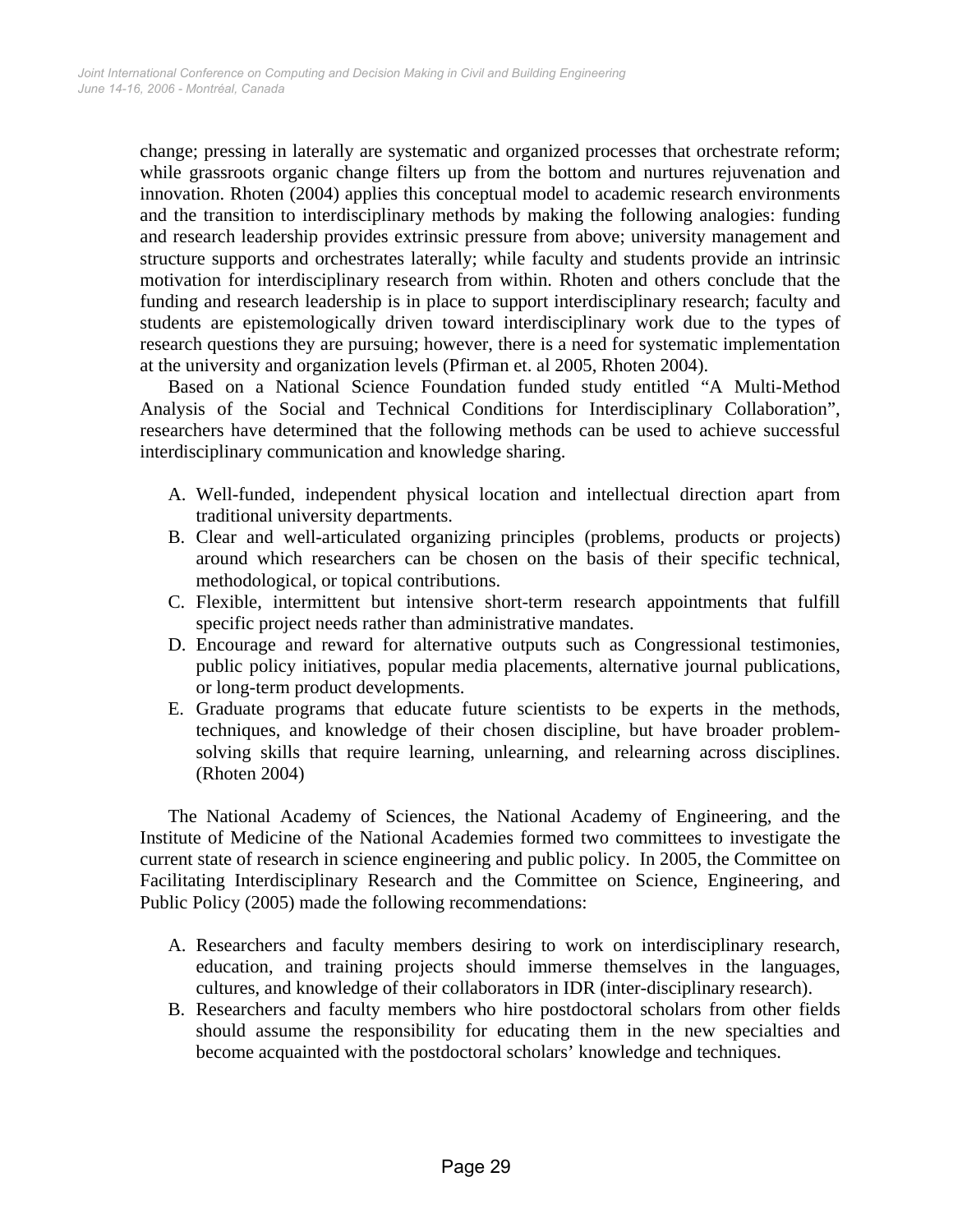- C. To facilitate the work of an IDR team, its leaders should bring together potential research collaborators early in the process and work toward agreement on key issues.
- D. IDR leaders should seek to ensure that each participant strikes an appropriate balance between leading and following and between contributing to and benefiting from the efforts of the team.

## **METHODOLOGY**

Fundamentally, working collaboratively means that we have to change the way that we do research. Truly working together to create new information is a challenge when we are trained to work independently in more traditional research settings. The University of Washington's Pacific Northwest Center for Construction Research and Education (PNCCRE) has embarked on an ambitious project to develop a 28,000 sq. ft. facility to foster strategic partnerships, interdisciplinary research, and education in construction engineering and management. The PNCCRE's goal is to create a dense network of researchers and projects, that invigorate, inform, and encourage each other. To support integrated teams, the writers propose four organizational methods, which are described in the following sections.

#### **PNCCRE LABORATORIES – A RESOURCE FOR INTERDISCIPLINARY RESEARCH**

A dedicated academic space is allocated specifically for IDR at the University of Washington. The PNCCRE is divided into three major areas: the Virtual Construction Laboratory (VCL), the Methods and Materials Laboratory (MML), and the Construction Education Laboratory (CEL). Based on the support of strategic partnerships, the PNCCRE laboratories will be developed as a resource that is accessible for IDR efforts, providing an independent physical location and intellectual direction apart from university departments. Therefore, these laboratories will be a place apart from the more traditional disciplinary academic department silos, where interaction and collaboration is fostered and rewarded.

#### **Strategic Partnership #1**

Developed in collaboration with the University of Washington's Human Interface Technology Laboratory, the Virtual Construction Lab will focus on information technology research through the application of modeling, simulation, and visualization. It will house a 1,200 sq. ft. Holosuite (an unobstructed space with advance imaging systems to support virtual and augmented reality applications) and includes a 120 degrees projection screen (30'  $x 15$ <sup>'</sup>).

#### **Strategic Partnership #2**

Developed in collaboration with the University of Washington's Department of Environmental & Occupational Health Sciences, the Methods and Materials Lab will focus on productivity, safety, and health research. It will incorporate two primary components: a large high bay space in which construction systems can be used to work on specified building components or materials using standard or innovative techniques, and an integrated high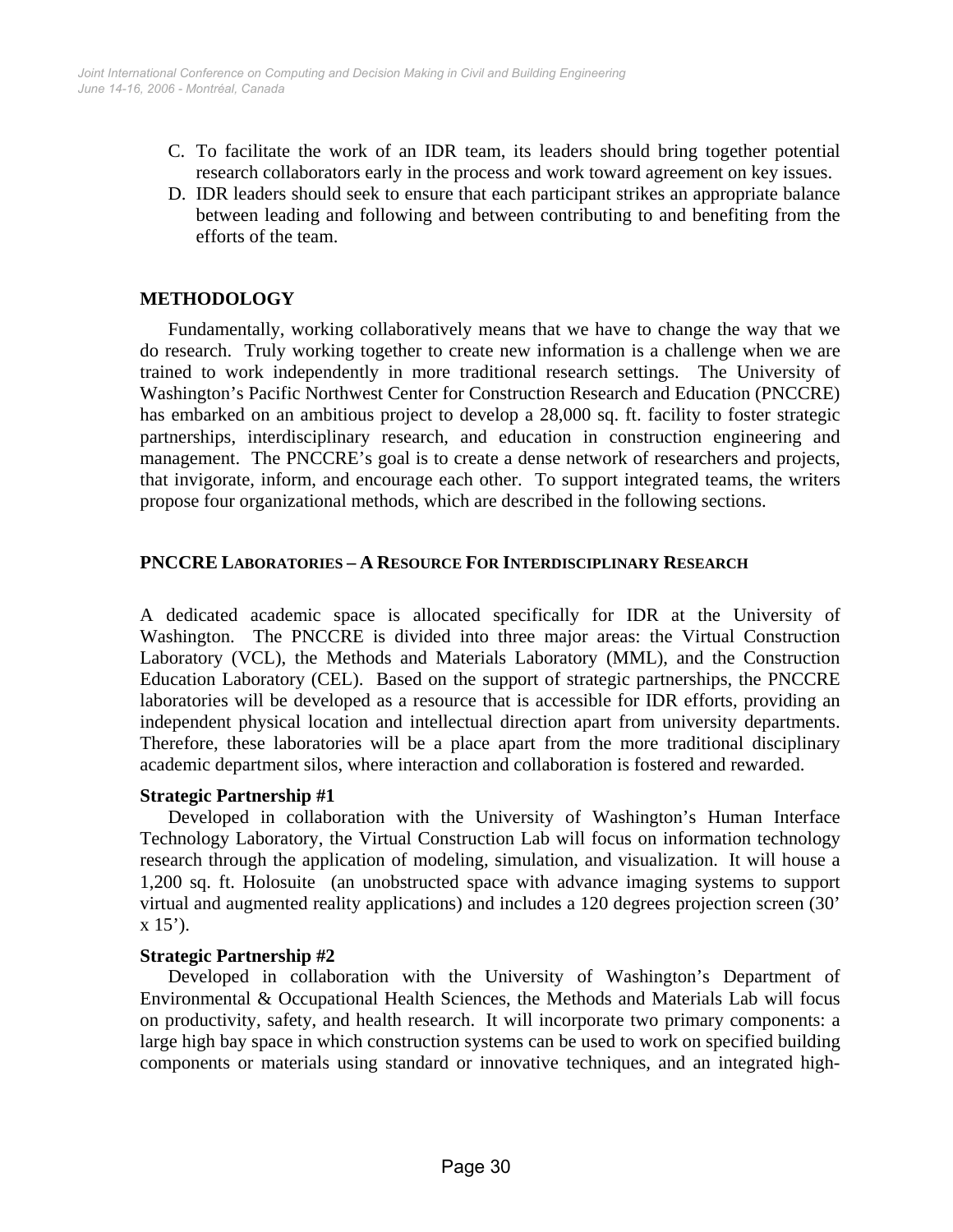speed data acquisition system to capture multiple-feed digital video and instrument signals using high speed wireless telemetry.

#### **Strategic Partnership #3**

Developed in collaboration with the University of Washington's College of Education, the Education Lab will investigate different pedagogical approaches related to construction education. It will house a two-way teleconferencing classroom with experimental teleobservation and tele-operation capabilities, which will foster collaboration efforts across the PNCCRE programs and projects. It will also incorporate a state-of-the-art digital video production facility to create a variety of educational materials.

Each of these laboratories will be available to the strategic partners as well as the greater research community for interdisciplinary projects. As an illustration, we can look at the area of virtual and augmented reality. Most, if not all, of the built environment exists in a four dimensional world with three spatial and one temporal dimensions. Throughout the history of engineering, researchers have sought to model the action of forces and resulting system reaction. Virtual and augmented reality technologies allow researchers to simulate physical, spatial and temporal relationships and issues in the four dimensions.

In the design phase of a project, the engineered system is not yet a reality. Engineers and architects have struggled for centuries to communicate their design concepts to others, and most design documents have been trapped on the flat land of two dimensional paper surface (Tufte 1990). Prior to 3D computer models, to work in 3D, small-scale physical models were constructed. Testing of more complex forcing functions, such as wind or earthquake loading scenarios, scaled models were tested in wind tunnels and on shaking tables. Virtual reality technology provides the capability to simulate force systems and structural reactions, allowing engineers the capability of optimizing designs before creating physical models or prototypes. (Miller et.al. 2006) In the PNCCRE, researchers from construction, civil and other engineering disciplines will have the ability to test new theories, models and designs in virtual reality, while conducting the tests in a physical laboratory. The capability to leverage both the virtual and physical spaces allows researchers to verify conceptual models, optimize design innovations, and try numerous what-if scenarios in virtual reality before spending time, materials and resources in the physical laboratory. On the other hand, it can also allow for the results obtained from empirical tests to be expanded into simulated models of an entire system.

When it comes to communicating the design to the construction, much of the industry still uses two dimensional line based documents. The limitations of the medium of 2D become apparent in the field when coordination issues arise. Much work has been done in the 4D scheduling area to support construction planning and coordination. (Gao et. al 2005, Fischer 2004, Sawyer 2005). Strategic partnerships between the Department of Construction Management and the UW's Human Interfaces Technology Laboratory, among others, will allow researchers to develop virtual and augmented reality interfaces to answer construction engineering questions, while allowing students to define, evaluate and manipulate construction plans and coordination methodologies through simulated what-if scenarios.

Unlike the final product of engineering projects, construction is active and temporal with forces changing throughout the process. The PNCCRE's Virtual Construction Lab will not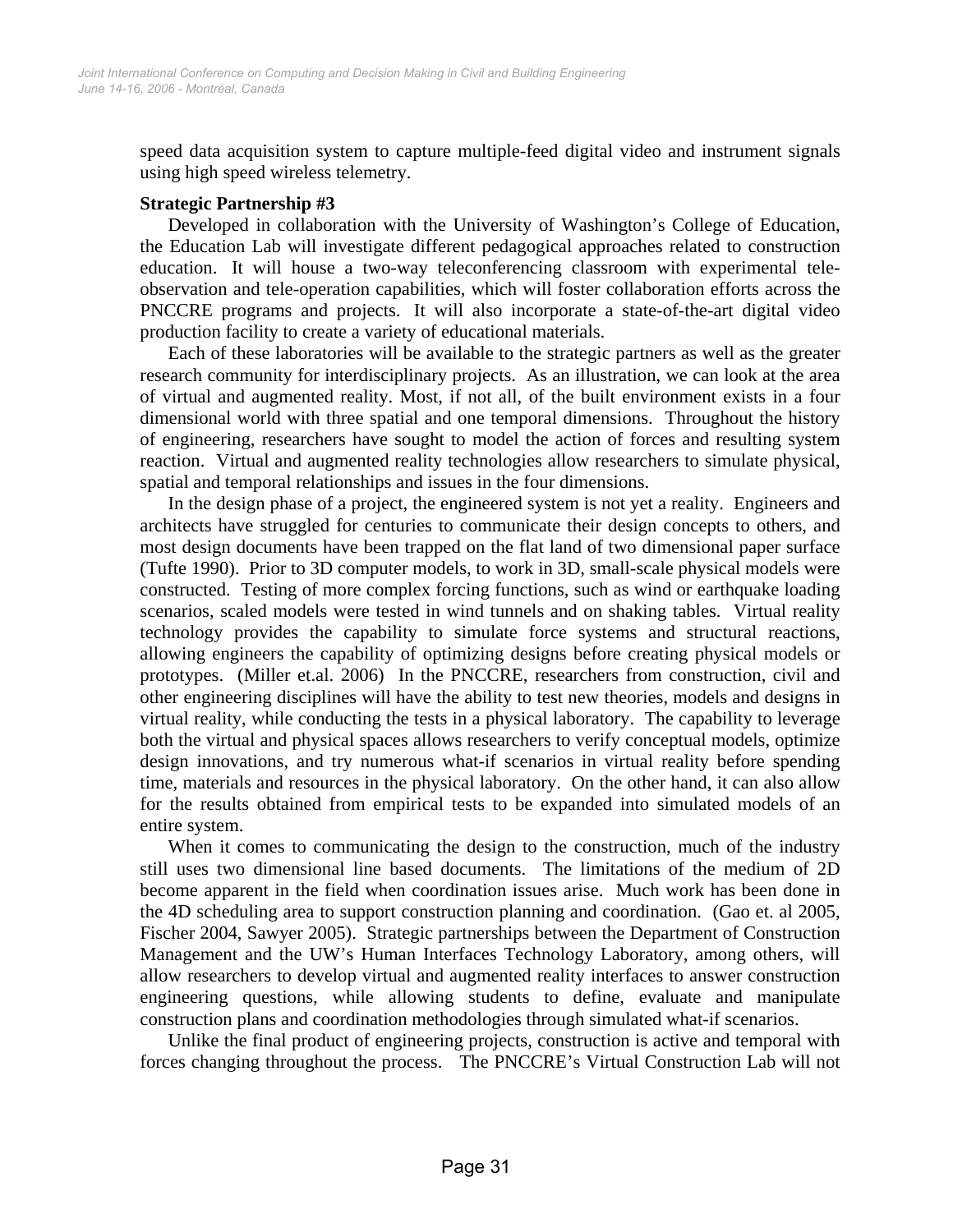only support construction planning and sequencing research, but using the simulation environments, structural models could be integrated with construction sequencing simulations to evaluate temporary forces and loading on equipment and permanent building components. Research teams made up from faculty and students from environmental and occupational health and safety, as well as civil and construction engineering can address questions related to the uncertain and temporal project process.

Teaming up with the Colleges of Engineering, Architecture and Urban Planning, and Eduation, allows construction engineering and management researchers to address education and training problems related to all phases of the project process, including design, construction, start up, operations and maintenance. Currently, companies in the Process and Power industries utilize 3D models of facilities to train operators in virtual simulators before the plants are complete (CommonPoint 2006). Training and education research might also extend to emergency planning and response, where first responders plan and execute scenarios in the virtual environment to test the plan's effectiveness (i.e., evaluation).

Furthermore, students of design can visualize the impact of their designs in the context of a virtual environment that mimics the actual built environment. For instance, students can see the impact of a high-rise building in a downtown area. Lighting models can display how the new building affects sunlight and shadow on neighboring buildings. Students can also model traffic patterns on city streets to realize the impact the occupants of the new building will have on current traffic congestion.

Collaborations across the laboratories at the PNCCRE will foster a deeper understanding of the concepts and problems, as well as provides a means for the researchers to proof out virtual reality concepts in the physical environment. For instance, the PNCCRE seeks to foster collaboration between the research in the physical laboratory of the Methods and Materials Lab with the resources of the Virtual Construction Lab whereby building on a strong scientific tradition to inform the use of emerging virtual research. For example, collaboration between researchers from construction and environmental and occupational health sciences can leverage the physical space for ergonomic testing and analysis, while the Virtual Construction Lab allows them to develop and test theoretical models, improve labor techniques, and test for exposure to hazardous materials.

Furthermore, construction engineering and management educators can use simulation models in the virtual environment to teach means, methods, planning and scheduling. For example, the Construction Education Laboratory (CEL) will allow researchers and educators to contribute formal simulations to a central repository to be used throughout the research and higher-education community as well as the industry. The CEL will provide certification of these simulations to maintain academic integrity standards and protocol. For instance, to be considered an "educational exercise", a simulation should properly identify authorship, supported decision-making skills, intended audience, and other relevant characteristics, including the disposition of the authors to allow postings of third party evaluations of their exercises. Certification will not be required to register a simulation with the CEL, but it will provide educators and learners with the assurance that those simulations that are certified comply with a minimum set of standards. In this way, the PNCCRE plans to not only leverage partnerships within the University of Washington, but also seeks to establish a greater construction engineering and management community.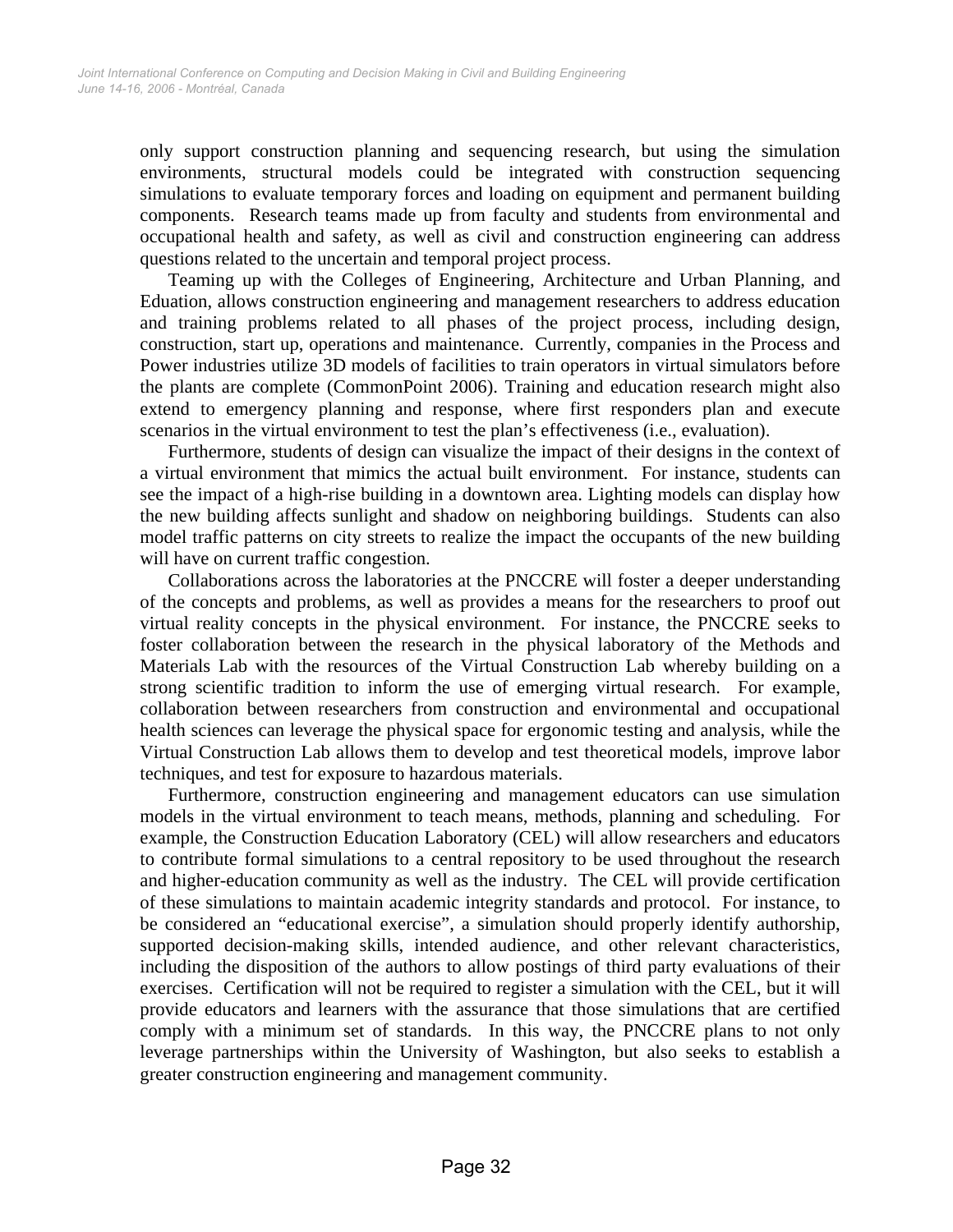#### **PROJECT SPECIFIC RESEARCH TEAMS**

Research teams will be formed through strategic partnerships during the proposal process or shortly thereafter, bringing researchers into the center on a project specific basis. Since the drivers behind IDR are the research problems themselves, the writers suggest that facility and student participation in the PNCCRE will be on a project-specific basis. As the needs of the project are determined, an interdisciplinary team is formed either during the proposal process or shortly after the project is awarded. The PNCCRE is established as a means for collaboration between researchers on an as needed basis; consequently, researchers are not tied to one center, institution or project, but can come into the center on a per project basis. This allows Principle Investigators flexibility bringing in expertise that matches the problem, while at the same time allowing researchers the flexibility to come into the PNCCRE at different levels of commitment. Some researchers will be involved fulltime, with administrative positions, while others will utilize the PNCCRE resources to consult on specific projects.

#### **COLLABORATION AND A CENTRAL REPOSITORY**

Web-based collaboration technologies will be used for major research areas and specific projects. This technology will include central databases for information, data, techniques and methodologies, while project teams can create a web-based project specific tool for collaboration that is hosted by the PNCCRE.

The Internet has revolutionized today's concept of community by allowing people who are physically distant to communicate instantaneously. To leverage this technology and bring the construction engineering and management community together, The PNCCRE proposes to utilize web-based collaboration technologies to create repositories and virtual communities for construction research and education.

"We are rapidly moving toward a world in which knowledge is constructed collaboratively at a distance by multidisciplinary teams, supported with an electronic communications and information infrastructure. The exponential growth of knowledge has made it nearly impossible for any organization to exist in isolation." (Kanfer, et. al 2000)

Academics and industry alike stand to benefit from communication and collaboration technologies (Gregorian 2004). The research goals of the PNCCRE include building partnerships not only within the University of Washington, but between researchers and initiatives at other colleges and university. The PNCCRE seeks also to develop partnerships between the academic community and the industry to leverage resources and expertise in order to generate a richer research and educational environment. Research and educational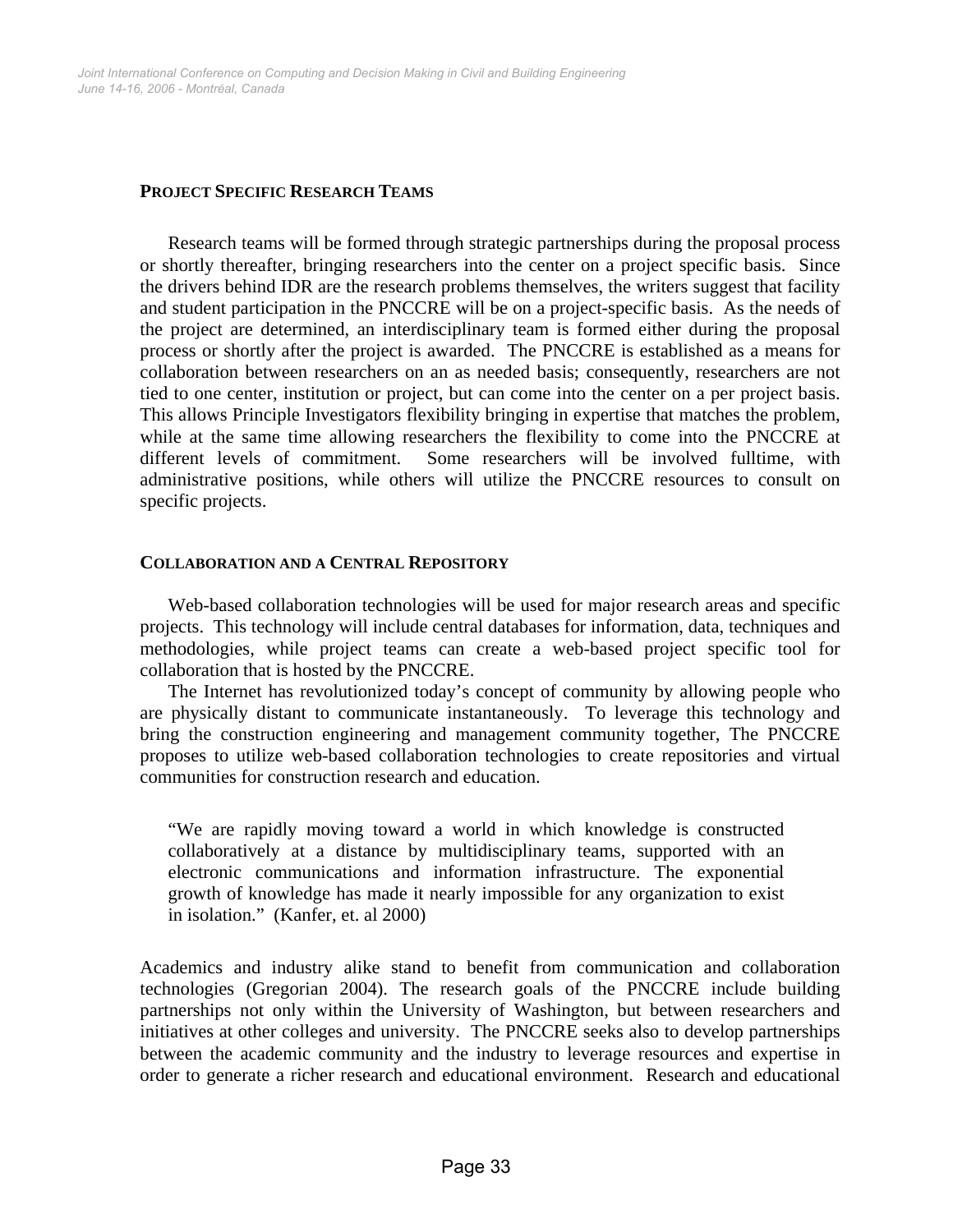programs at different institutions exhibit different competencies. Sharing these competencies and other resources through on-line collaborations broadens participants' horizons.

Just as the design and construction have found benefits from web-based collaboration tools (El-Mashaleh and O'Brien 2004, Rojas and Songer 1999), the writers propose to create a central portal or repository for key areas of research. These portals will fulfill a variety of research and education needs. First, the portals will allow researcher access to centralized databases of information related to major research areas. Second, researches can establish project specific portals for web-based collaboration. Third, students will become familiar with emerging technologies that are used in the industry.

In studying both the implementation of technology and interdisciplinary research, the writers have found several correlations. The barriers to interdisciplinary research closely parallel those for the implementation of new collaboration technologies such as web-based project management system (WPMS). Both IDR and WPMS requires project participants to share information, data, techniques, tools, perspectives, concepts, and theories in a new way, and the resistances to change are present in both endeavors. We can then both learn from the industries implementation of WPMS as well as utilize this technology in an academic setting.

In working with implementing collaboration technologies, many have found that instigating collaboration requires a revolution in the work process as well as the participants' attitudes towards collaboration and technology (O'Brian 2000). The barriers to implementation include:

- Resistance to change and the need for (new) job descriptions.
- Password barrier and the problems with boundary spanning.
- Communication and information density and the problem of yet another channel.
- Team tools and the problem of something for everyone.
- Collaborative maturity—knowledge is power.
- Related legal issues—review burden under the new regime.

To address these challenges with web-based collaboration, the writers address issues relating to people, program and process. For successful implementation, there needs to be support from university administration and the research leaders. To this end, champions within the PNCCRE administration and membership will be identified. Research into emerging technologies is a core area of focus for some of the current PNCCRE members. These research efforts will help establish best practices for collaboration technologies and tools. The goal then is to make the new system the easiest way to get things done. People are like water; they find the path of least resistance. Furthermore, it has been found that for successful implementation, the new technology must be integrated into the daily work processes of the users (Griffis 2006). If the software tool becomes an add-on to existing processes, it will be the last on the list and infrequently utilized. However, if the software tool is integral to the daily work processes of the management team, it will become instrumental.

The CEL will allow the University of Washington to provide research and education to a broader audience through the dissemination of on-line information, simulations, experiments,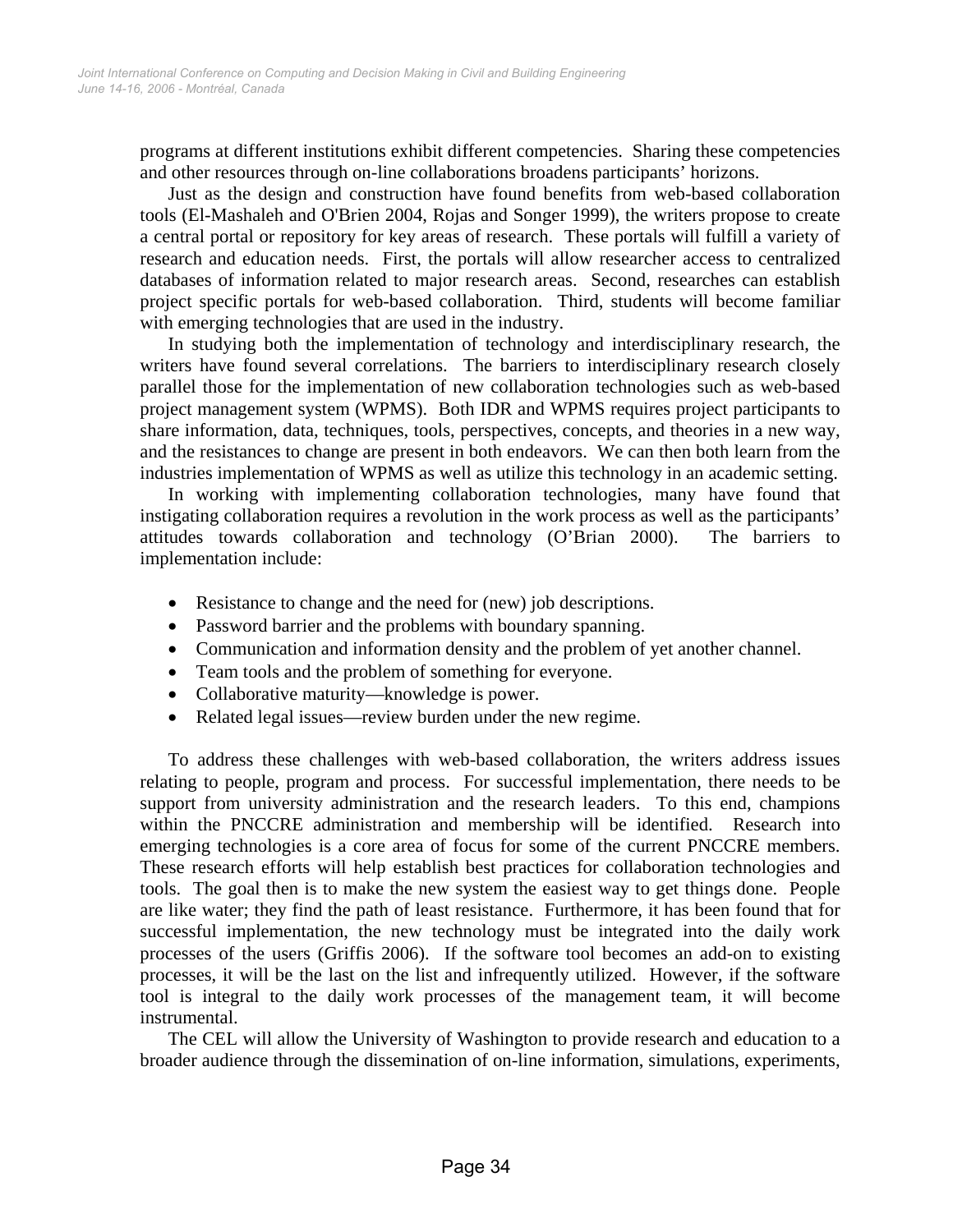tele-observations, tele-operations, seminars, and other activities. Traditional research conferences are only available to those who can be present when and where the conference is offered. The CEL changes this traditional paradigm, as every student has access to a variety of learning opportunities across the globe.

## **TOPIC SPECIFIC COLLOQUIUM**

Furthermore, the PNCCRE will establish an ongoing colloquium where ongoing research is presented and discussed for all PNCCRE project participants, member department faculty and students and guests. Research has found that although technology is a very useful tool, it complements rather than replaces face-to-face interaction (Rhoten 2003). It has been found that both the creation of new knowledge and the sharing of information relay upon interpersonal and spontaneous interactions of researchers (Kanfer 2000). Consequently, a key part of the PNCCRE's IDR program will be problem-topic specific colloquiums, where researchers will gather at weekly, bi-weekly or monthly sessions to share ongoing research initiatives with their IDR community. Relationships and discipline intersections can be stimulated by these colloquiums both in the formal setting of a presentation or informal discussions.

## **CONCLUSION**

The National Academies concludes that researchers do not work in a vacuum, but rather are motivated by pressures from their institutions, funding agencies, professional societies and publications. Researchers not only need to have the need and drive to collaborate across disciplines, but they need to be supported and rewarded for their efforts. (Committee on Facilitating Interdisciplinary Research 2005) The writers envision the PNCCRE fulfilling the needs of researchers and students, industry and academia, by bringing together interdisciplinary teams to tackle the complex problems we face in construction engineering and management.

## **REFERENCES**

- Committee on Facilitating Interdisciplinary Research, Engineering Committee on Science, and Public Policy, National Academy of Sciences and National Academy of Engineering Institute of Medicine of the National Academies (2005). Facilitating Interdisciplinary Research. Washington D.C.: The National Academies Press.
- CommonPoint (2006) "Cross-Training and Knowledge Transfer" *OpSim™ Suite by CommonPoint* 1/20/2006 http://www.commonpointinc.com/products/opsim.asp
- El-Mashaleh, M. S. and O'Brien, W. (2004), "An empirical study relating construction firm performance and IT utilization", Proceedings of the 10th International Conference on Computing in Civil and Building Engineering (ICCCBE-10), Weimar, Germany.